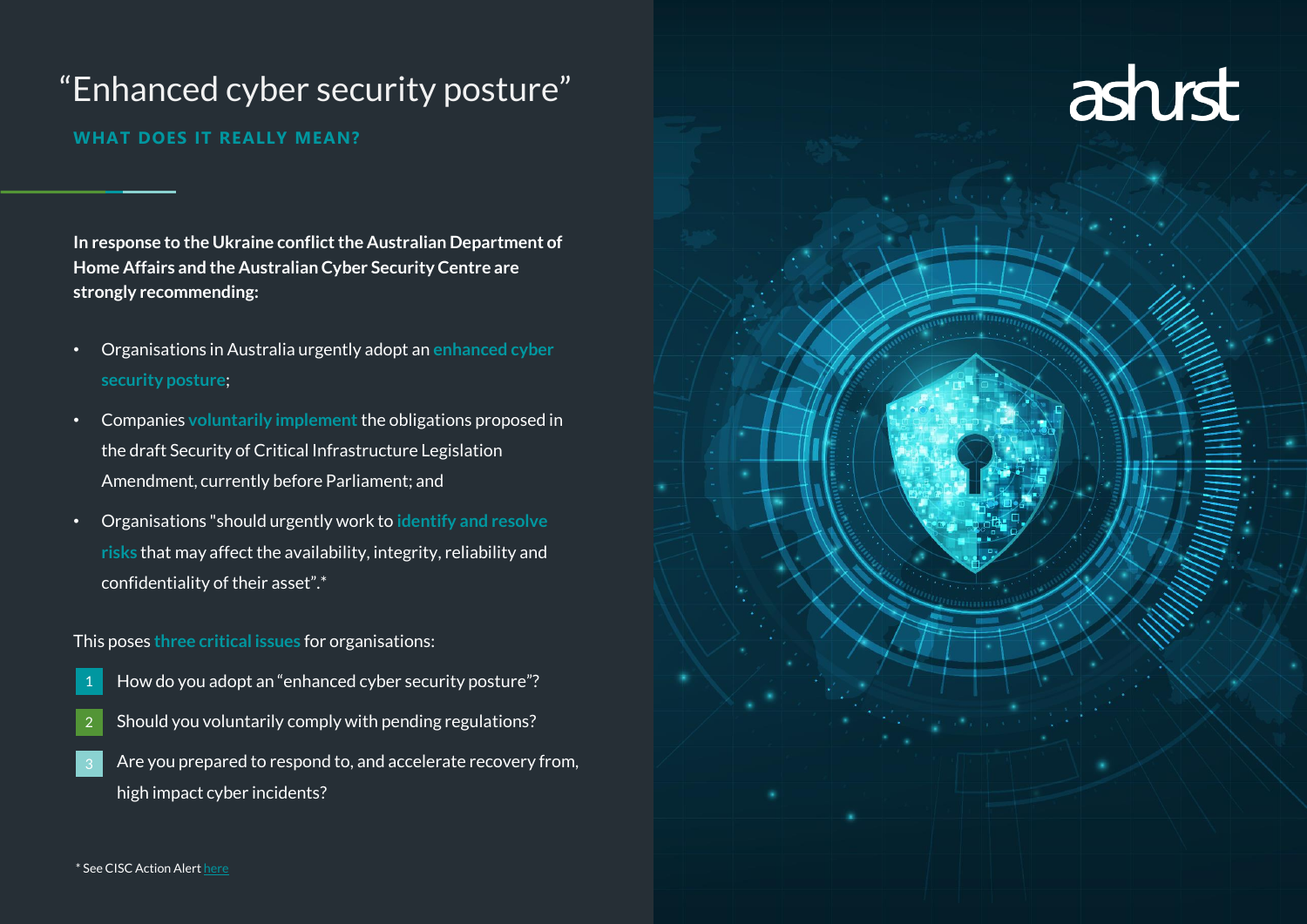# Cyber action alerts

1

## **IMPLEMENTING THE LATEST ADVICE FROM HOME AFFAIRS**

### HOW DO YOU ADOPT **"ENHANCED CYBER SECURITY POSTURE"**?

The Australian Cyber Security Centre's (ACSC) most recent alert\* points to an **increasing threat of deployment of destructive malware**, triggered by events in Ukraine.

While many organisations can implement enhanced measures some are **now overwhelmed with the scale of unactionable threat intelligence** and third party **information requests**.

**To adopt an "enhanced cyber security posture" you should consider**:

- › **Triaging and assessing** threat intelligence so that it is **actionable and meaningful**.
- › Implementing additional measures to **boost monitoring, detection and cyber defences**.
- › **Revisiting and validating risk-based decisions** and determining if your **risk tolerance still holds** in a threat environment that is likely to be sustained for longer.
- › Giving clear and **updated advice and training to all employees** – they are your first line of defence.
- › Urgently reviewing your **risk exposure to third parties** (for business continuity and for third parties who may not have active cyber defence capabilities).

## DO YOU **VOLUNTARILY COMPLY** WITH PENDING REGULATIONS?

Organisations are now being asked to voluntarily comply with *proposed amendments* currently before Parliament to introduce a requirement to implement a risk management program and enhanced risk measures for systems of national significance.

Voluntary compliance, in the absence of completed industry consultation, puts organisations in a challenging position as the regulatory and industry guidance to ensure compliance is incomplete; yet the ask for you to implement is urgent.

**At a minimum you should:**

2

- › **Migrate from a compliance and maturity** based form of cyber assessment to a **risk-based assessment**.
- › **Re-assess material risk** and identify how **threat actors in the current environment** can impact your business.
- › **Understand controls** (physical and technical) and re-assess your critical vulnerabilities.
- › Assess your **third party risk exposure** and their role in defending your organisation.
- › Be prepared to **respond to customers and partners**  who need to understand your risk profile, as part of **their own re-assessment**.

## 3

### ARE YOU PREPARED TO **RESPOND AND ACCELERATE** RECOVERY?

Even organisations who are confident about their cyber controls **will need to review their preparedness for cyber incidents**.

Consider the following:

- › Have you **implemented lessons learnt** from your last cyber simulation exercise? Did your last cyber exercise include **worst case scenarios**?
- › Have you **trained delegates** to the same standard as primary members of your incident and crisis response teams?
- › Are your **third party security service providers on high alert** and have you clearly articulated **expectations, actions and levels of authority** in the event they detect a significant breach?
- › Have **you re-visited your disaster recovery planning**  and is it realistic?
- › Have you **tested your response and decision governance** (at Board level) in relation to **ransomware demands**? Do you have a **clear legal position** on whether you can pay?
- › Do you understand the operational constraints of ransomware payments and have you considered the potential reputational and ethical, as well as regulatory and legal issues?
- › Do you have the **appropriate resources and advisors on call** and know how and when you would **notify regulators and authorities**?

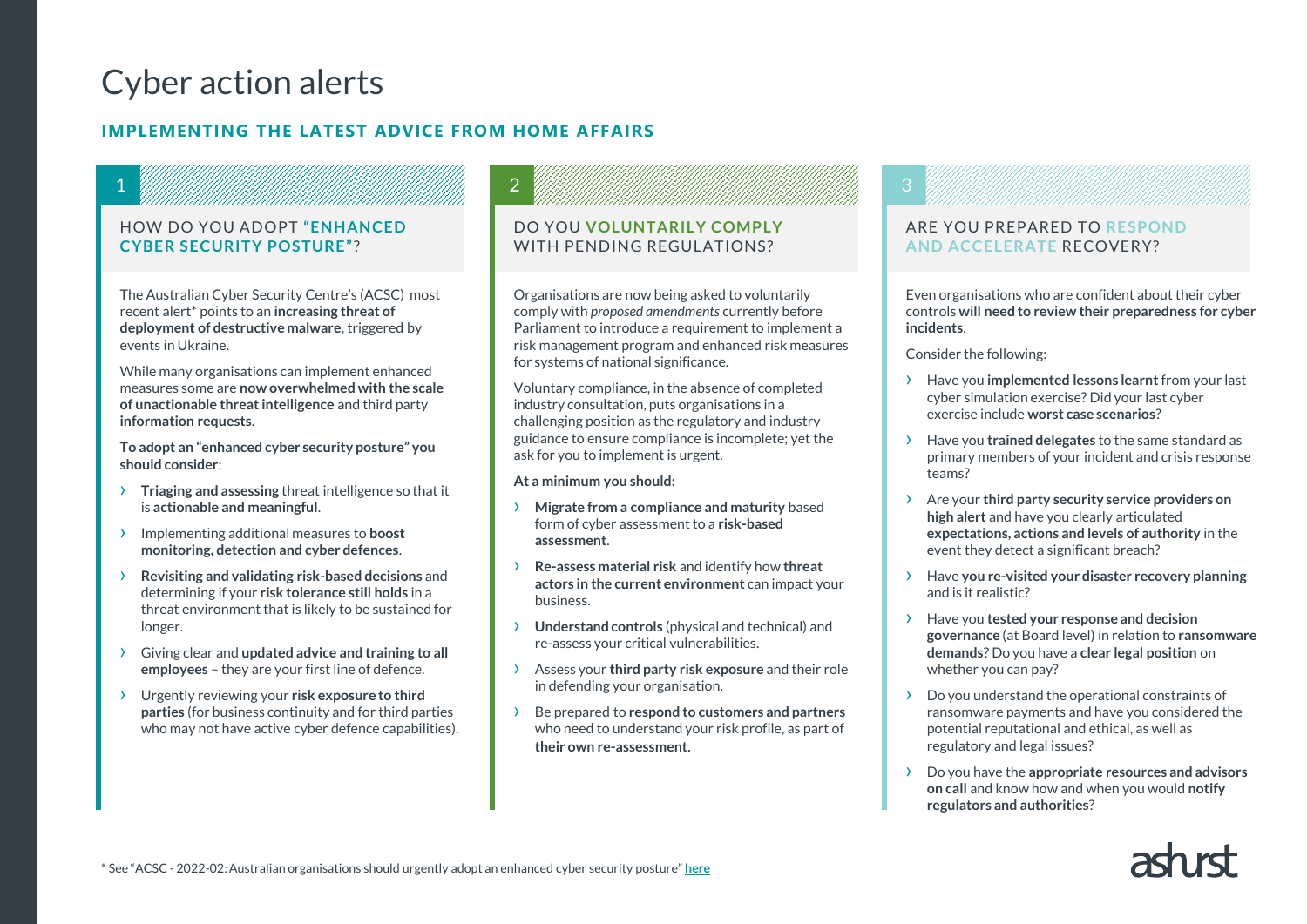## Our cyber expertise

## APPLYING AN INTEGRATED LEGAL AND RISK APPROACH

Ashurst's combined Legal and Risk Advisory expertise in cyber security is accessed by large listed companies, global organisations, leadership teams and Boards so they can improve the governance, compliance, risk management and crisis response to cyber security. We have deep expertise in issues such as ransomware, data breaches, geo-politically motivated attacks, regulatory investigations and industry-wide preparedness.

Our recent experience includes supporting clients throughout data breach and ransomware incidents, including advising on crisis management operations, engagement with Threat Actors, the legal and operational issues with ransomware payments, forensic investigations, regulatory notifications, governance and assurance of cyber response and recovery, cyber insurance and managing third party advisors and service providers. We also regularly advise Boards and leadership teams on cyber reporting and metrics, cyber governance, team structure and operating models and cyber due diligence for acquisitions.



**Rob Hanley Partner**

Legal Governance Advisory +61 436 402 922 robert.hanley@ashurst.com



Digital Economy Transactions +61 3 9679 3592

OUR TEAM

**Sid Maharaj Partner**

Strategic and Cyber Risk +61 406 568 171 sid.maharaj@ashurst.com

**John Macpherson**

## Strategic and Cyber Risk +61 2 9258 6479 john.macpherson@ashurst.com

**Director**





# **Andrew Craig Partner**

andrew.craig@ashurst.com

## **CYBER AS A SERVICE** CISO selection Cybersecurity Programme Management

Interim CISO

Retainer arrangements

**CYBER FOR LEADERSHIP**

Boards (Governance and Readiness)

Executives (Strategy and Readiness)



Ransomware

**CYBER RESPONSE**

## **CYBER COMPLIANCE**

Critical Infrastructure

CPS 234

ISO 27000

Due Diligence

International standards